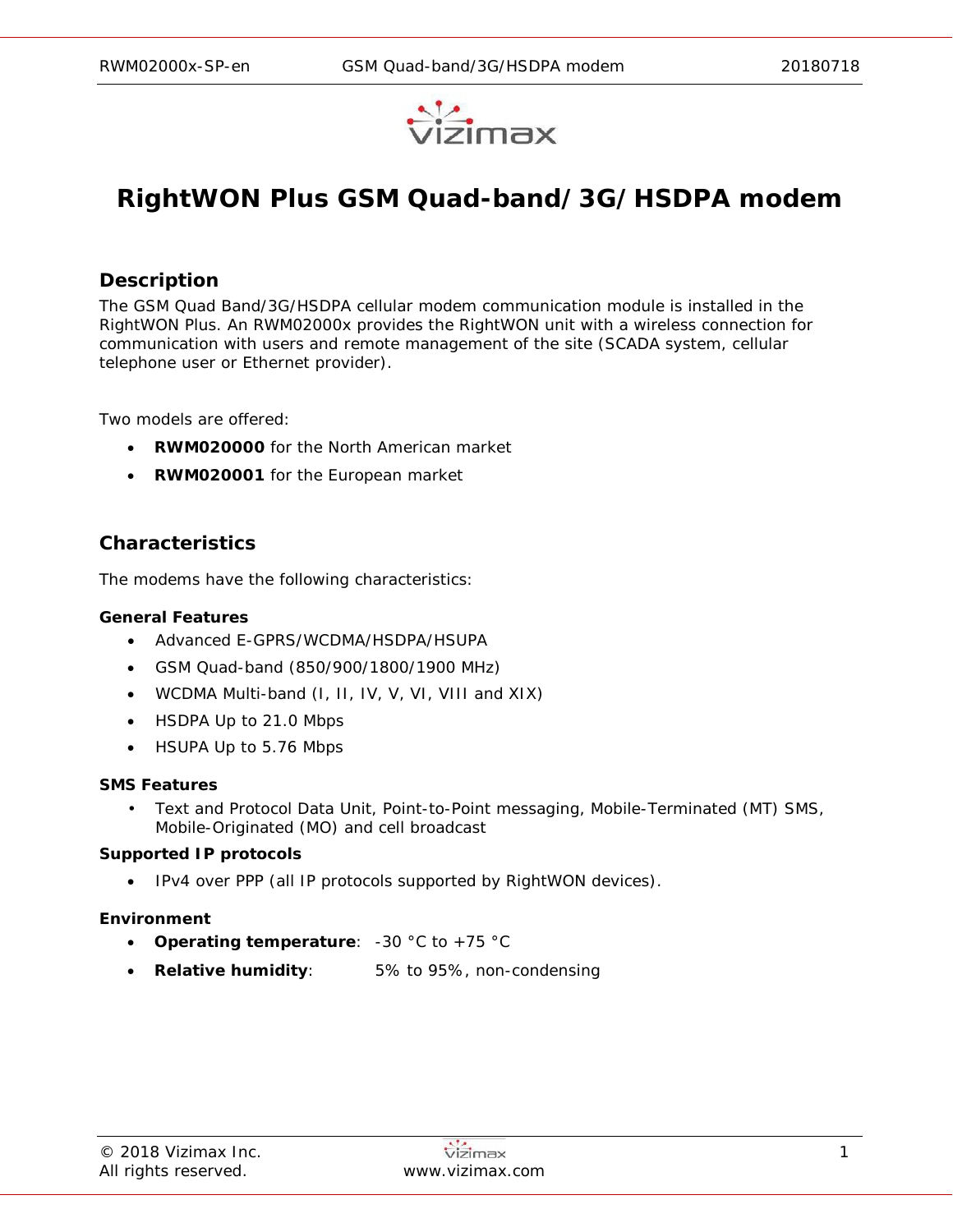## **Activate the modem**

The GSM modem must be activated before you can use it. To activate the modem:

- 1. Contact your GSM partner or reseller (for example, Bell Mobility, Telus) to obtain an account.
- 2. Provide your billing information and business ID to the agent.
- 3. Specify the features you want enabled on the account:
	- **Data only:** Select this option for remote management of the RightWON, without voice messaging.
	- **Public IP address:** Select this option if a fixed IP address is required to access the RightWON remotely from a web browser or supervisory device.

**Note:** If you do not select this option, the RightWON unit IP address will reside in a private network that cannot be accessed through Internet.

- **Fixed or dynamic IP address**:
	- o Select a fixed IP address to access the unit remotely from a supervisory device.
	- o If you select a dynamic IP address, the IP address of the RightWON will be different at different times. To be able to remotely access the unit:
		- o Set up a dynamic name server (contact a DynDNS service provider).
		- o Configure the associated DynDNS service in the RightWON.
- 4. Ask to your provider the following information:
	- **PIN number** of the SIM card, if required
	- **APN name**
	- **Username** and **password** for authentication, if required
- 5. If required by operator network, provide the modem's 15-character IMEI number printed at the bottom of the modem's product label (see example below).

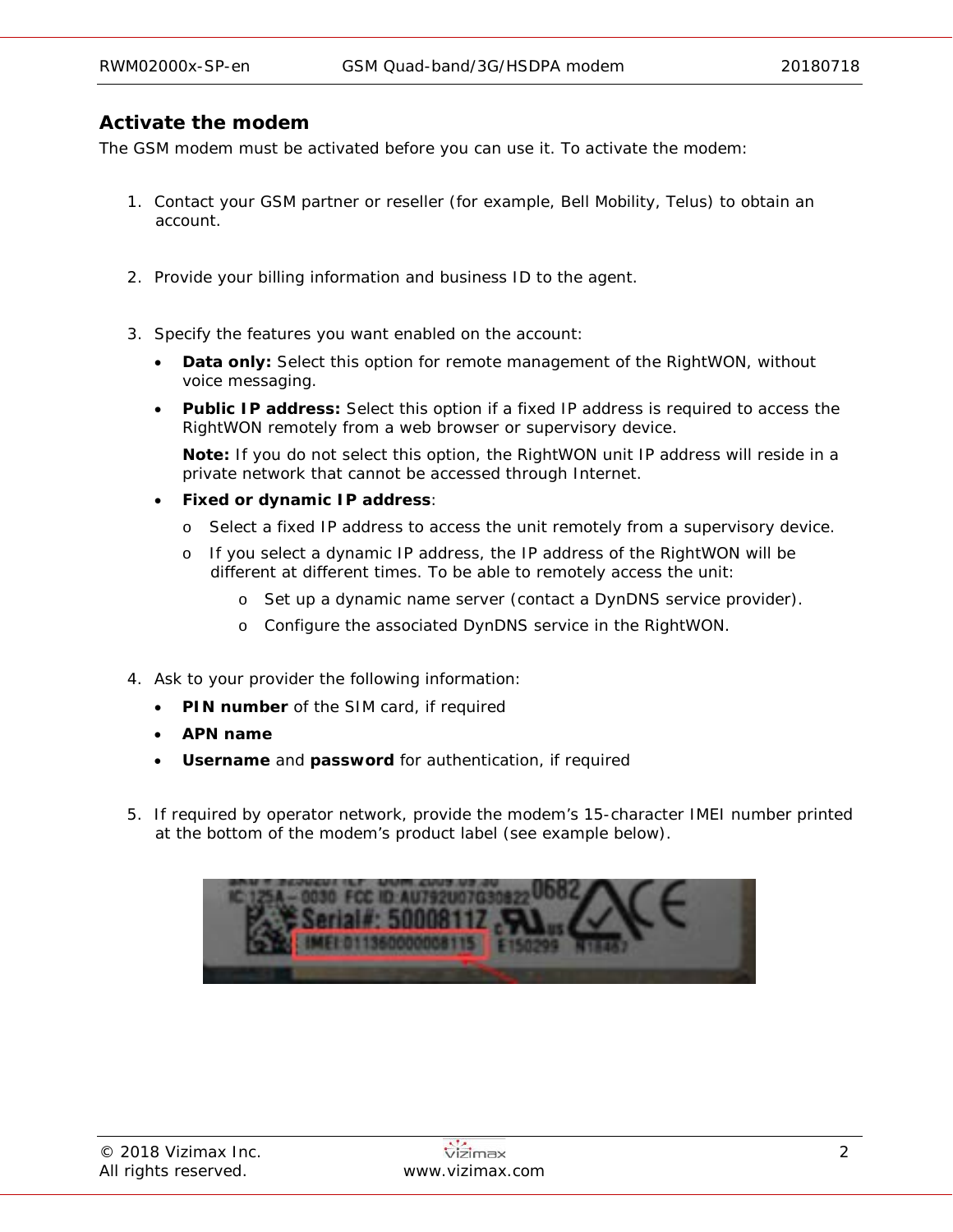# **Installation of the SIM card on GSM modem of a RightWON Plus**

For the installation of the SIM card on the GSM modem of a RightWON Plus unit, refer to the dedicated section in the manual *RWR0x0000-UG-en, RightWON Plus – User manual*.

# **Modem configuration**

For the modem configuration in a RightWON Plus, refer to the following topics in document *RWS010000-UG-en, RightWON Configuration Suite – User Guide*:

Refer to the hardware configuration topic.

1. Refer to the configuration of a PPP Dialer Link layer.

For a description of the AT instruction sets for the PPP options, refer to the document "RWM000093-MA-en, RightWON GSM 3G Modem - AT Commands Manual".

- 2. Refer to the DynDNS service configuration, if required.
- 3. Refer to the configuration of the SMS service, if required, and the configuration of the remote management to send an SMS.
- 4. Refer to binding modem registers to variables to access the registers in a PLC IEC 61131-3 program.

# **Ordering information**

- **RWM020000** for the North American market
- **RWM020001** for the European market